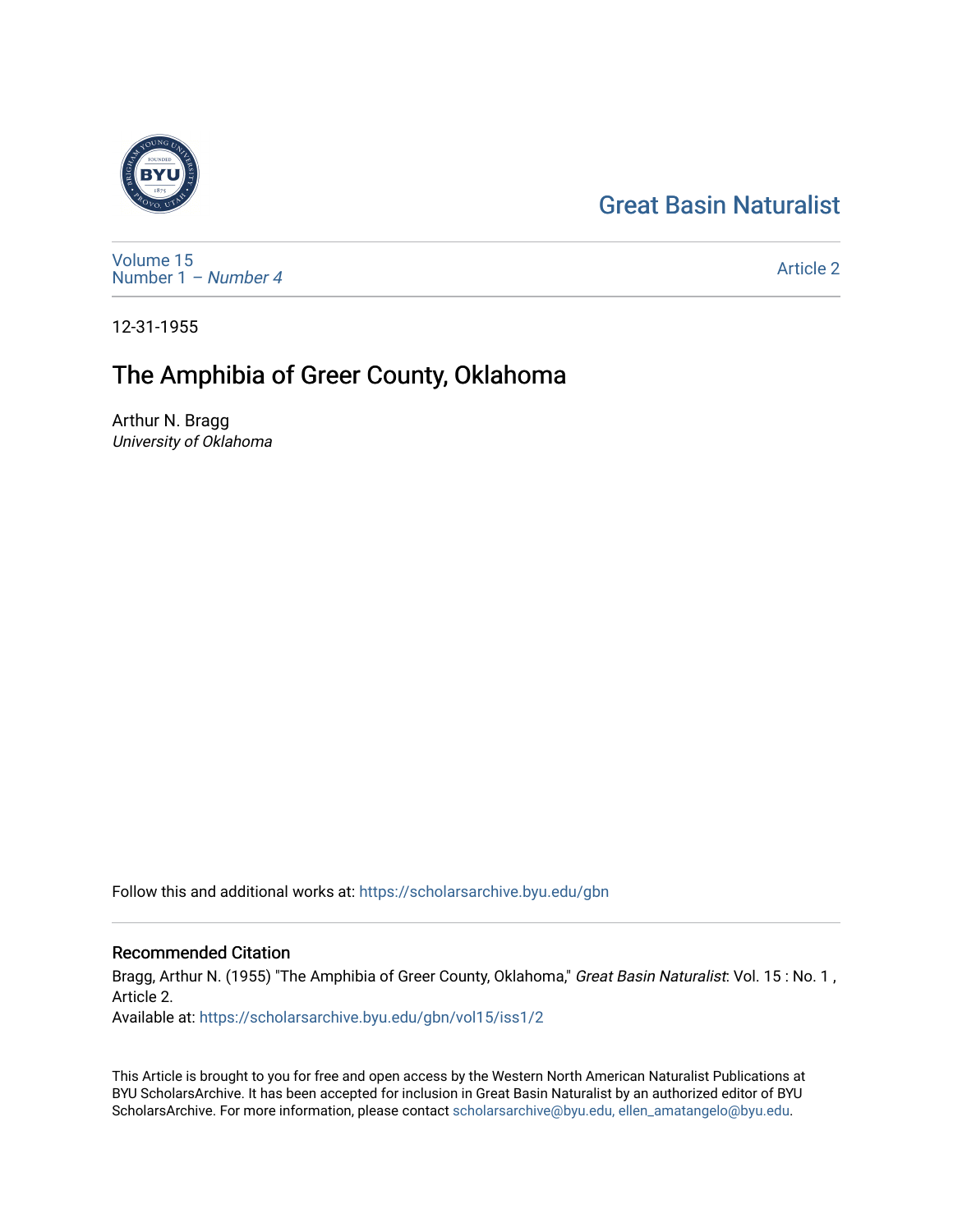### ARTHUR N. BRAGG^

Greer County, Oklahoma, lies not quite in the southwestern corner of the state. It is bounded on the north by Beckham, on the east by Kiowa, on the south by Jackson, and on the west by Harmon counties. It is drained by three major streams: (1) the North Fork of the Red River which separates it from Kiowa County all along its eastern edge, (2) the Elm Fork which cuts diagonally southeastward through its center to enter the North Fork, and (3) the Salt Fork of the Red River which flows eastward and then southward in the southern portions of the county.

Greer is essentially one of the prairie counties of Oklahoma. Probably originally mixed grassland is it now largely short grass prairie. However, in its western and northwestern portions considerable areas of gypsum rock come to the surface and this in some places has caused a rugged relief and a change in vegetation locally as differential erosion has occurred. Similarly, along its eastern border, great granitic masses known as the Granite Mountains occur as largely bare and steep rock up-thrusts from the surrounding plain. These are the western outliers of the Wichita Mountains. In many places in the grassland areas, especially in flat lands along small creeks, smaller or largest stands of mesquite dominate or partially dominate the landscape. Some such stands of mesquite savannah are very ex tensive like the one in which <sup>I</sup> once lost my direction and floundered around for an hour or more before wandering onto a section line road running through it and thus finding my way out.

This area of Oklahoma has deficient rainfall, high winds, and high temperatures. The evaporation rate from all water surfaces is very rapid, especially during summer. Fast development is a necessity for any amphibian here that uses temporary pools for breeding, as most of them do. Only one salamander occurs in this region so far as known and no others are expected. The remainder of the Amphibia are Salientia.

1. Ambystoma tigrinum morvortium Baird

This "prairie edition" of the tiger salamander is very abundant in all parts of the county. It is a nocturnal, burrowing form whose adults are rarely seen except after rains. Spring and summer rains apparently stimulate breeding—at least, the adults enter the water for breeding at such times only, so far as <sup>I</sup> can determine. They breed in temporary water (ditches particularly) farther north in western Oklahoma but in Greer County I have found their larvae only in the cattle tanks, some of which here are quite deep (6-12 feet or more) when full. In deep tanks, the larvae will be found only in the deeper (and therefore cooler) water on very hot days.

<sup>1</sup> Contribution of the Department of Zoology and of the Biological Survey, University of Oklahoma, Norman.

<sup>2.</sup> Professor of Zoology and Herpetologist of the Biological Survey, University- of Oklahoma.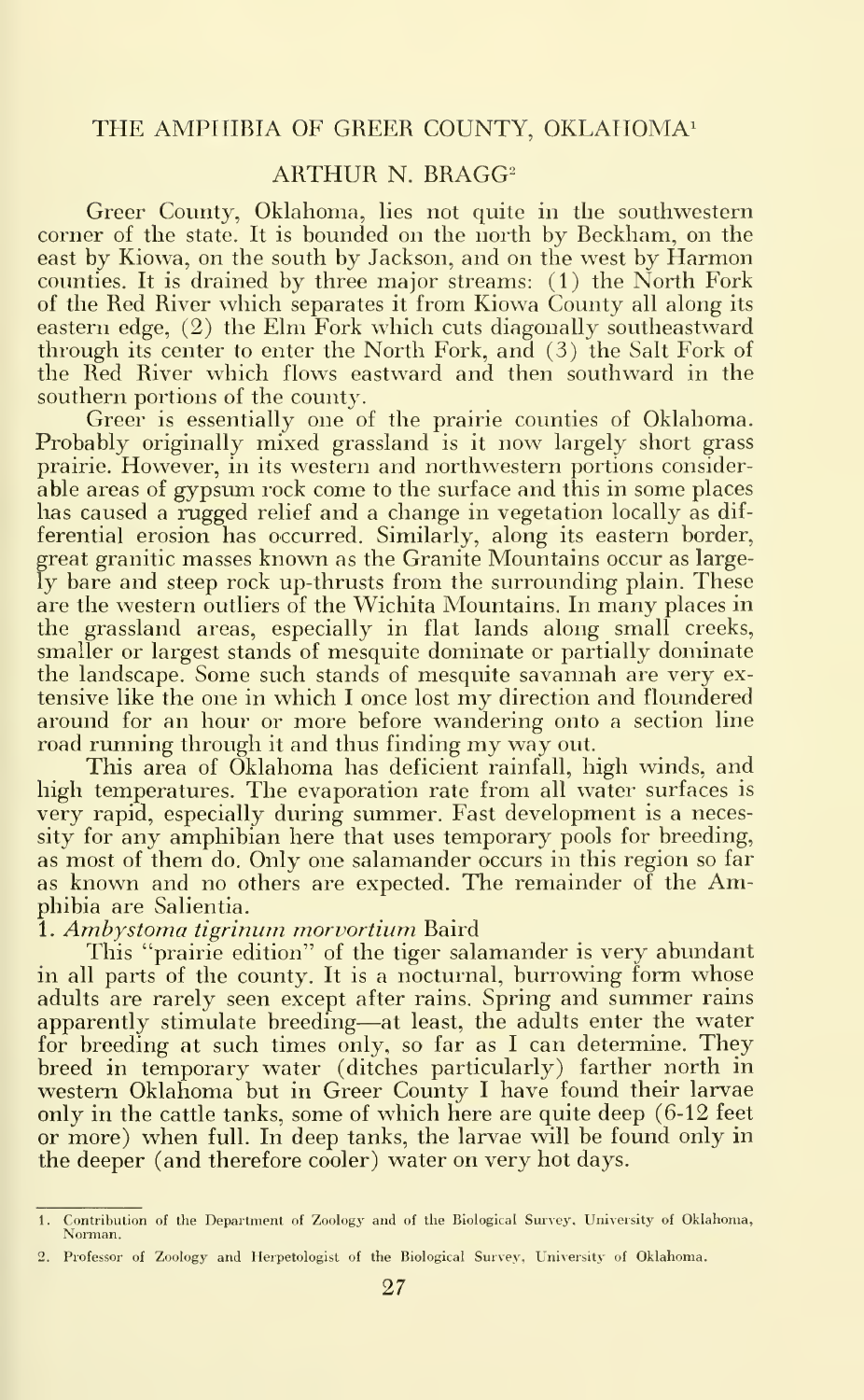In tanks in the gypsum regions, the larvae are very light col ored, light cream all over except the tail tip which is intensely black and the gill bars which are bright golden. In waters off the gypsum they are a nondescript greenish-brown; lighter in turbid than in clear water, but never like those on the gypsum.

If one traverse the whole county in June, sampling many tanks, he is struck by the different sized larvae commonly found. In one tank they may be tiny, in another half grown, in still <sup>a</sup> third intermediate in size. However, within any one region adjacent tanks tend to have larvae of comparable sizes and in a single tank it is rare to find more than two size groups, - usually only one. This phenomenon is associated with rainfall pattern and reflects the dependency of breeding adults upon rainfall for their breeding activities. This is more striking in some years than in others, of course, but so clear cut that during most years one could, by sampling pools for larval sizes, draw a fairly accurate pattern of the rainfall over the county a month or two before. In some years larvae are rare: in others, abundant.

<sup>I</sup> have not seen their metamorphosis in this region. It sometimes, at least, occurs in July in some other parts of western Oklahoma, north of Greer County.

2. Acris crepitans Baird.

Common on muddy banks of pools everywhere, breeding in the adjacent waters. Calling begins usually in April and is intermitant all summer. Most breeding is after the spring rains.

3. Bufo cognatus Say.

Very abundant breeding after rains only, in temporary pools. 4. Bufo compactilis speciosus Baird.

This is the most abundant toad in this region, breeding after rains in temporary pools, but also in the edges of cattle tanks and in pools along the rivers. This toad and Bufo cognatus occur together in all parts of the country. Bufo compactilis speciosus tends to be the more abundant on the higher land between stream valleys.

5. Bufo debelis debelis Girard.

Following the nomenclature of Sanders and Smith (1951), this is the form to be found here. It is present throughout the county but in small numbers only. It is most abundant on mesquite flats and is unknown immediately near the larger streams. Like the other prairie toads it breeds after rains only and in temporary pools. It must have a very rapid development to exist using so shallow water. That it does so is evidenced also by my consistent misjudging when to return to the site of a breeding congress in an attempt to get its tadpoles, which, until recently, <sup>I</sup> have been unable to see. I have never seen its eggs which are still undescribed.

6. Bufo punctatus Baird and Girard.

This little toad of the rocky and rough regions of Oklahoma isknown in Greer County from only one specimen collected in early morning after a rain in the night at the foot of one of the Granite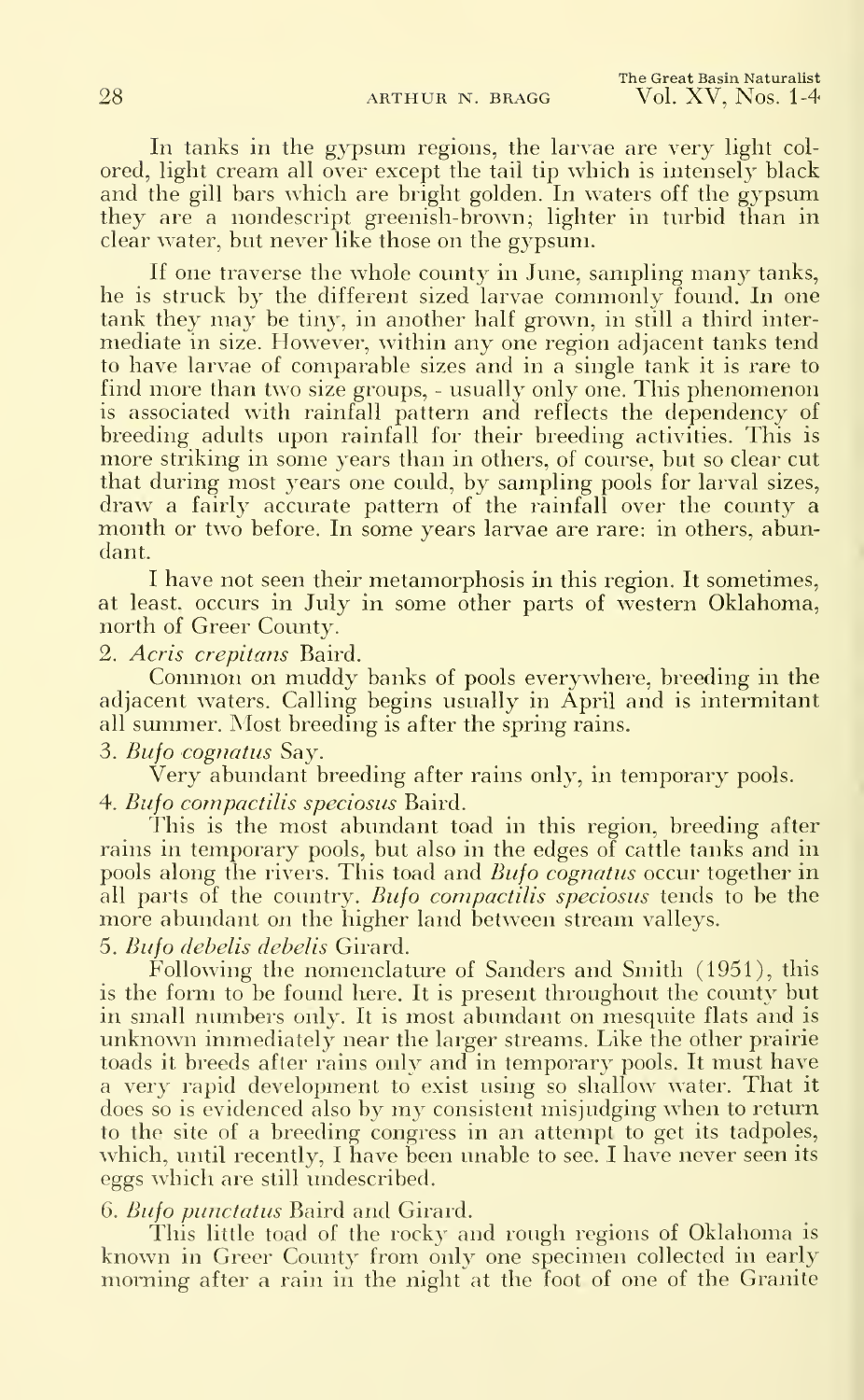Mountains. Since it occurs in the prairies in Beckham County to the north (Bragg and Dundee, 1950) and is generally found in gypsum country in western Oklahoma, it presumably occurs sparingly over much of Greer County.

7. Bufo woodhousei woodhousei Girard.

This is the abundant toad of lawns and gardens and under streetlights in towns in Greer County. It is also the dominant toad along the streams but it occurs also in prairies and mesquite flats. It is, however, rarer on the higher areas between the streams. It breeds in both temporary and permanent waters and, whereas rain greatly stimulates its breeding, it is not a necessity to it. Mixed breeding congresses of this toad with *Bufo cognatus*,  $\ddot{B}$ ufo compactilis speciosus, and Bufo debelis debelis and members of other genera are the rule rather than the exception after rains in spring and early summer.

8. Microphyla caroliensis olivacea (Hallowell).

Abundant everywhere, breeding in rain-formed pools, immediately after rains from late April on through summer. Embryos and tadpoles have a very rapid development but this has not yet been accurately measured.

9. Pseudacris clarki Baird.

Very abundant in prairie, breeding in temporary, shallow, wellvegetated pools after rains.

### 10. Pseudacris nigrita triseriata (Wied). (?)

<sup>I</sup> once found tadpoles in a tank in Greer County which I identified at that time as of this form. Later <sup>I</sup> ran these down to this subspecies in testing a key (Bragg, 1950) then in preparation. However, I doubt my own record now on ecological grounds and recommend waiting until someone succeeds in finding adults here before definitely placing them in the list of Greer County forms.

11. *Rana catesbeiana S*haw.

Very common in the larger tanks.

12. Rana pipiens berlandieri Baird.

#### 13. Rana pipiens brachycephala Cope.

Leopard frogs are very abundant about water everywhere. Some are certainly  $R$ .  $p.$  brachycephala. Further observations are needed in these frogs here as well as elsewhere.

14. Scaphiopus couchi Baird.

The southern spadefoot is very abundant in all parts of Greer County. It is common on the roads on summer nights and is sometimes found under streetlights with Bufo. It breeds after rains in shallow temporary pools. The exact time relations of its tadpole stages are not known, but <sup>I</sup> have many indications that the development is very rapid. I have several times failed to find tadpoles two and a half to three weeks after a known breeding congress had pro duced eggs.

15. Scaphiopus bombifrons Cope.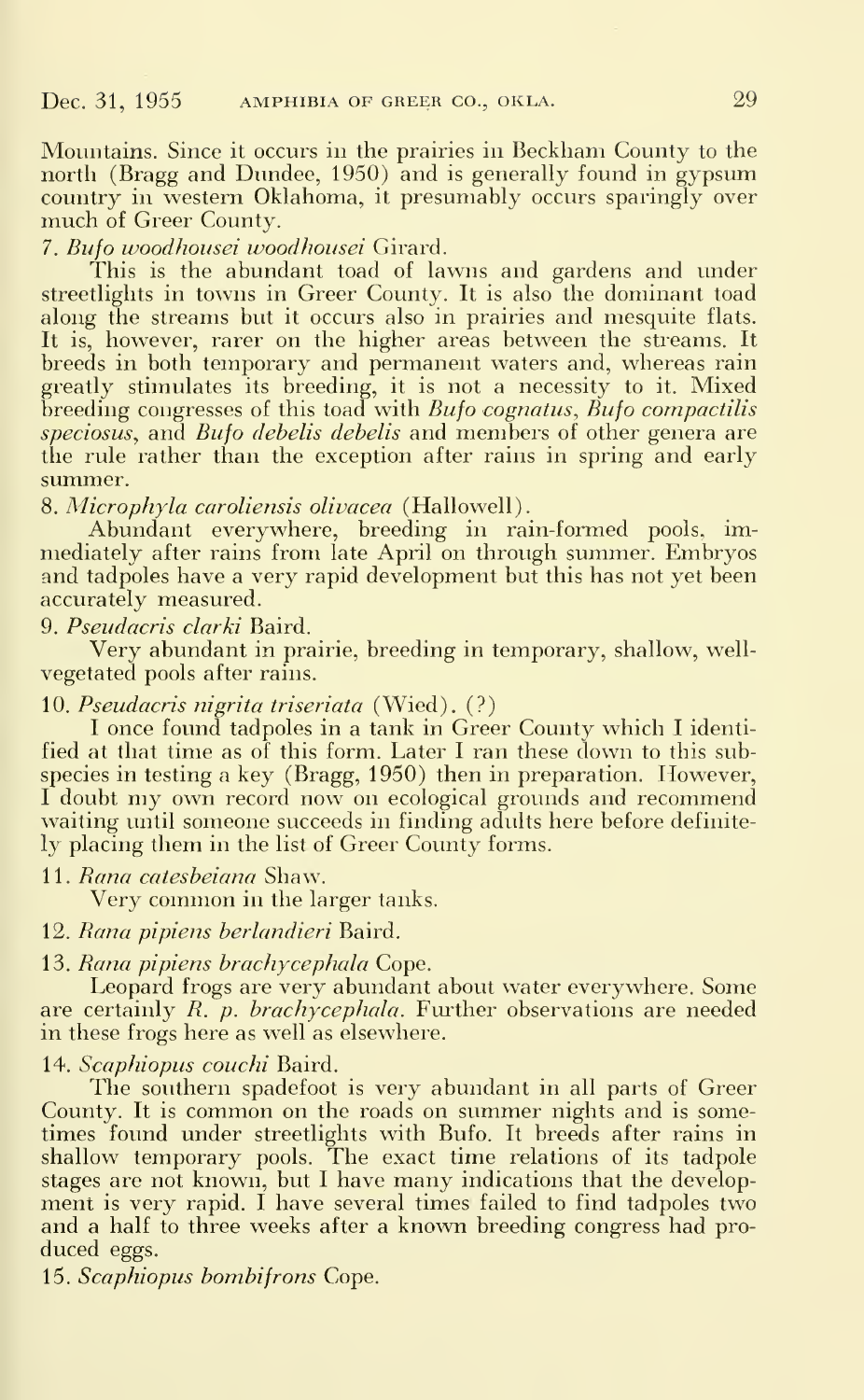16. S. hammondi Baird.

The former of these two is abundant in all parts of Greer County but the latter is rather questionably present. <sup>I</sup> reported it from tadpoles collected in the gypsum region of the northwestern part of the county (Bragg, 1948), recognizing its tadpoles by the characteristic mouth parts (Smith, 1934; Bragg, 1941). However, Stebbins (1951) has cast doubt on the validity of the beak-notch relationship of the mandibles, having found many intermediate conditions in the western United States. <sup>I</sup> can confirm him in his facts. In western Oklahoma, including Greer County as well as several others, tad poles with various intermediate conditions of beak-notch relation have been found. <sup>I</sup> have known such specimens from the Oklahoma Panhandle for at least twelve years. However, I have always found such specimens within the habitat of S. bombifrons when  $S$ . hammondi were also present: where S. bombifrons occurs alone, as in central Oklahoma, none have ever been found with any marked degree of the beak-notch character. Accordingly, <sup>I</sup> have interpreted the facts to indicate interbreeding between these two in areas where S. hammondi is present in small numbers only, the bulk of the population as in Greer County being S. bombifrons (Bragg, 1946). The fact that some of the tadpoles studied to the west of Oklahoma may have come from regions where S. bombifrons does not occur gives considerable weight to the interpretation of Stebbins as opposed to my own. <sup>I</sup>do not think the problem settled, however. More observations are needed.

### LITERATURE CITED

Bragg, Arthur N.

- 1941. Tadpoles of Scaphiopus bombifrons and Scaphiopus hammondii. Wasmann Colletcor 4: 92-94.
- 1946. Aggregations with cannibalism in tadpoles of *Scaphio*pus bombifrons with some general remarks on the probable evolutionary significance of such phenomena. Herpetologica 3: 89-97.
- 1948. Additional instances of social aggregation in tadpoles. Wasmann Collector 7: 65-69.
- 1950. The identification of Salientia in Oklahoma. Besearches on the Amphibia of Oklahoma. Art 1: 9-29, University of Oklahoma Press, Norman.

Bragg, A. N. and Harold Dundee<br>1950. Salientian Collection

Salientian Collections in Oklahoma, 1948. Proceedings of the Oklahoma Academy of Science 29: 24-25.